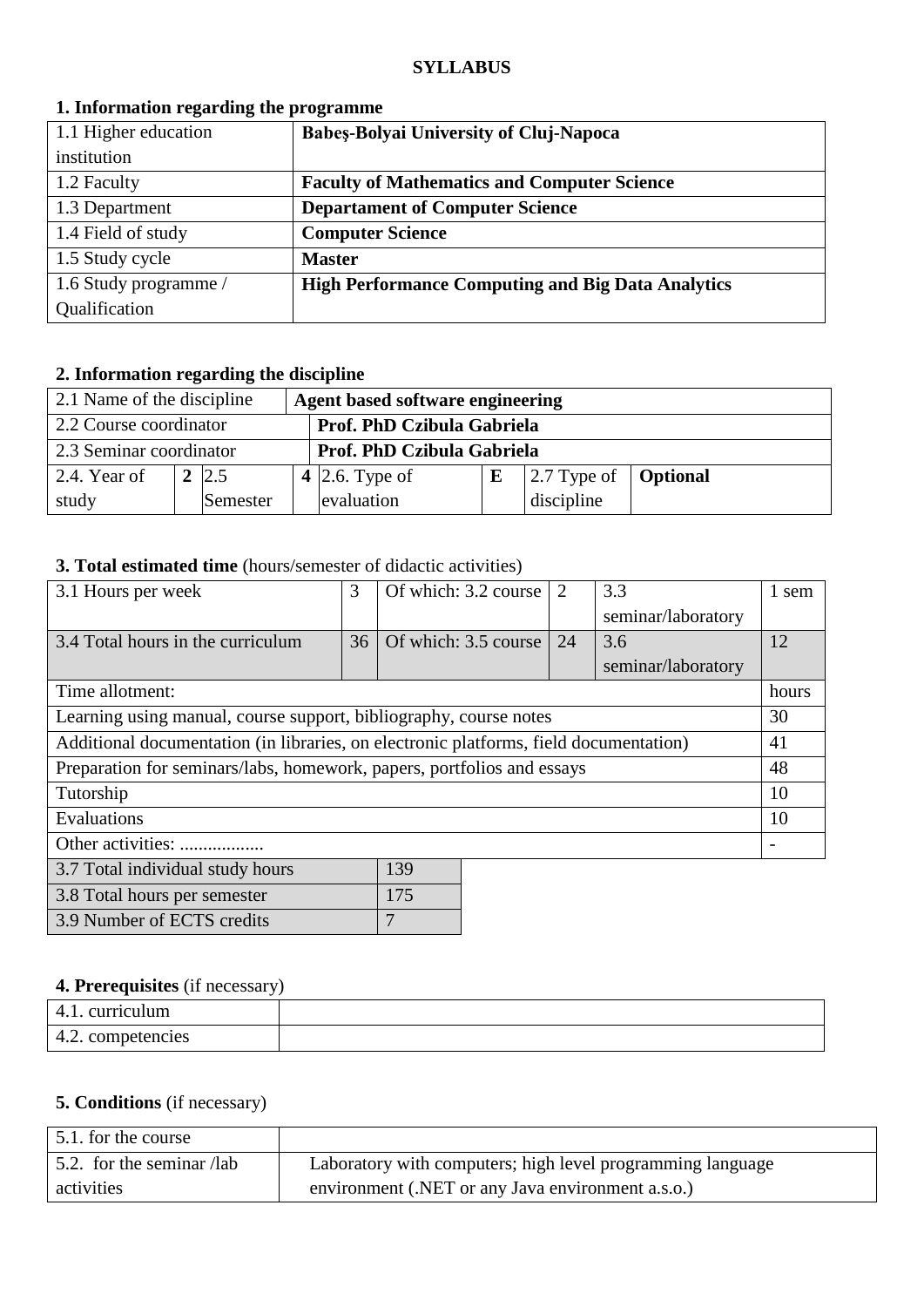|                              |           | 6. Specific competencies acquired                                                   |
|------------------------------|-----------|-------------------------------------------------------------------------------------|
|                              |           | Understanding the concepts, methods and models used in MultiAgent Systems.          |
| competencies<br>Professional | $\bullet$ | Understanding the principles, design and implementation of agent based systems.     |
|                              | $\bullet$ | Learning to conduct incipient original research in the field of multiagent systems. |
|                              | $\bullet$ | The ability to apply multiagent systems in solving real world problems.             |
|                              |           | Responsible execution of lab assignments, research and practical reports.           |
|                              |           | Application of efficient and rigorous working rules.                                |
|                              | $\bullet$ | Manifest responsible attitudes toward the scientific and didactic fields.           |
| competencies<br>Transversal  |           | Respecting the professional and ethical principles.                                 |

# **7. Objectives of the discipline** (outcome of the acquired competencies)

| 7.1 General objective of the<br>discipline  | • To present the field of agents as a new research and application domain<br>of Software Engineering and Artificial Intelligence.                                                                                                                                                                                                                                                                                                 |
|---------------------------------------------|-----------------------------------------------------------------------------------------------------------------------------------------------------------------------------------------------------------------------------------------------------------------------------------------------------------------------------------------------------------------------------------------------------------------------------------|
| 7.2 Specific objective of the<br>discipline | • To introduce the main concepts and methods related to agent oriented<br>software engineering.<br>To present the connection between agents and other programming<br>$\bullet$<br>paradigms.<br>To present the connection between multiagent systems and the<br>$\bullet$<br>distributed artificial intelligence field.<br>To induce the necessity of MAS through the study of relevant<br>industrial and practical applications. |

## **8. Content**

| 8.1 Course                                 | Teaching methods                  | Remarks |
|--------------------------------------------|-----------------------------------|---------|
| <b>Introduction</b>                        | Interactive exposure<br>٠         |         |
| Agent based software engineering           | Explanation                       |         |
| The concept of agent and intelligent agent | Conversation                      |         |
| Applications                               | Didactical<br>$\bullet$           |         |
|                                            | demonstration                     |         |
| 2. Agents and intelligent agents (1)       | Interactive exposure              |         |
| Definitions, properties, taxonomies        | Explanation                       |         |
| Abstract and concrete architectures for    | Conversation                      |         |
| intelligent agents                         | Didactical<br>$\bullet$           |         |
| Software agents                            | demonstration                     |         |
| Mobile agents, interface agents            |                                   |         |
| 3. Agents and intelligent agents (2)       | Interactive exposure<br>$\bullet$ |         |
| Application domains                        | Explanation                       |         |
| <b>Agents and Objects</b>                  | Conversation                      |         |
| <b>Agents and Expert Systems</b>           | Didactical                        |         |
| Agent based development                    | demonstration                     |         |
| 4. Agent based systems (1)                 | Interactive exposure<br>٠         |         |
| Design principles of an agent based system | Explanation<br>٠                  |         |
| Conceptual modeling using agents           |                                   |         |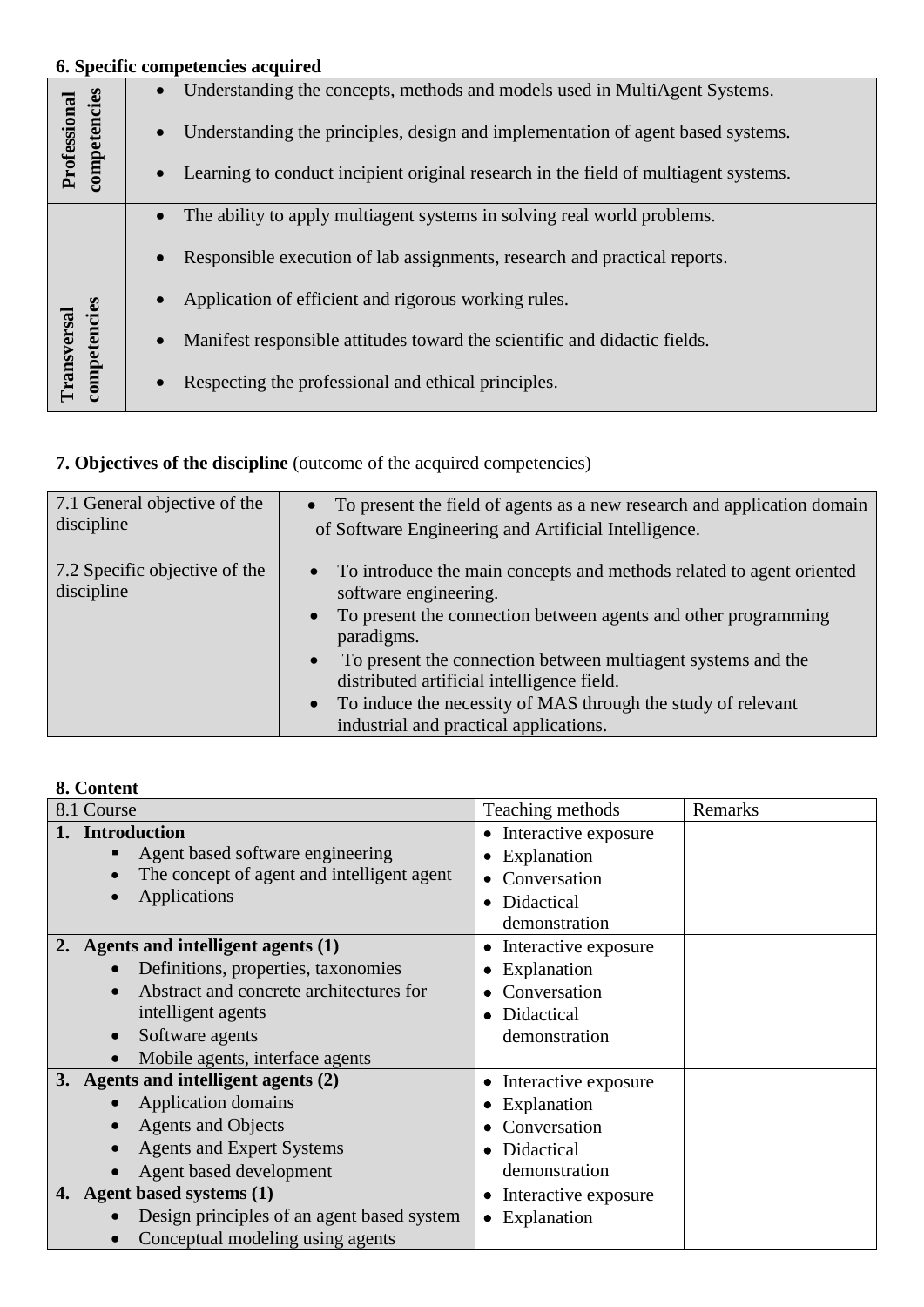| Examples                                                | Conversation                           |
|---------------------------------------------------------|----------------------------------------|
|                                                         | Didactical                             |
|                                                         | demonstration                          |
| 5. Agent based systems (2)                              | • Interactive exposure                 |
| Agents in complex software systems                      | Explanation                            |
| Implementation of the agent function                    | Conversation                           |
| Examples                                                | Didactical                             |
|                                                         | demonstration                          |
| 6. Multiagent systems and societies of agents           | Interactive exposure<br>٠              |
| Coordination, cooperation, communication<br>- protocols | Explanation                            |
| Negotiation                                             | Conversation                           |
| Communication languages between agents                  | Didactical<br>demonstration            |
| KQML, FIPA-ACL                                          |                                        |
| 7. Applications of agents and MAS (1)                   | Interactive exposure                   |
| Agents in e-business and e-commerce                     | Explanation                            |
| Agents in e-banking                                     | Conversation                           |
| <b>Agents for Distributed Data Mining</b>               | Didactical                             |
|                                                         | demonstration                          |
| 8. Applications of agents and MAS (2)                   | • Interactive exposure                 |
| Information agents                                      | Explanation                            |
| Industrial applications of MAS                          | Conversation                           |
|                                                         | Didactical                             |
|                                                         | demonstration                          |
| 9. Distributed problem solving                          | • Interactive exposure                 |
| Agent based modeling                                    | Explanation                            |
| Advantages of using agents                              | Conversation                           |
|                                                         | Didactical                             |
|                                                         | demonstration                          |
| 10. Distributed constraint satisfaction problems        | • Interactive exposure                 |
| The problem definition                                  | • Explanation                          |
| The hyperresolution based consistency<br>algorithm      | Conversation<br>Didactical             |
| Asynchronous backtracking                               | demonstration                          |
| Examples                                                |                                        |
| 11. Distributed path finding problems                   | Interactive exposure                   |
| Asynchronous dynamic programming<br>$\bullet$           | Explanation                            |
| Learning Real Time A*<br>$\bullet$                      | Conversation                           |
| Bidirectional search algorithm<br>$\bullet$             | Didactical                             |
| Real time multiagent search algorithm                   | demonstration                          |
| Examples                                                |                                        |
| 12. Learning in multiagent systems                      | Interactive exposure<br>٠              |
| Types of learning                                       | Explanation<br>$\bullet$               |
| Cooperative learning in multiagent systems              | Conversation                           |
| Team learning                                           | Didactical                             |
| Concurrent learning<br>$\bullet$                        | demonstration                          |
| Application domains for multiagent                      |                                        |
| learning                                                |                                        |
| 13. ASE research reports presentation                   | • Interactive exposure<br>Conversation |
| 14. ASE research reports presentation                   |                                        |
|                                                         | Interactive exposure<br>Conversation   |
|                                                         |                                        |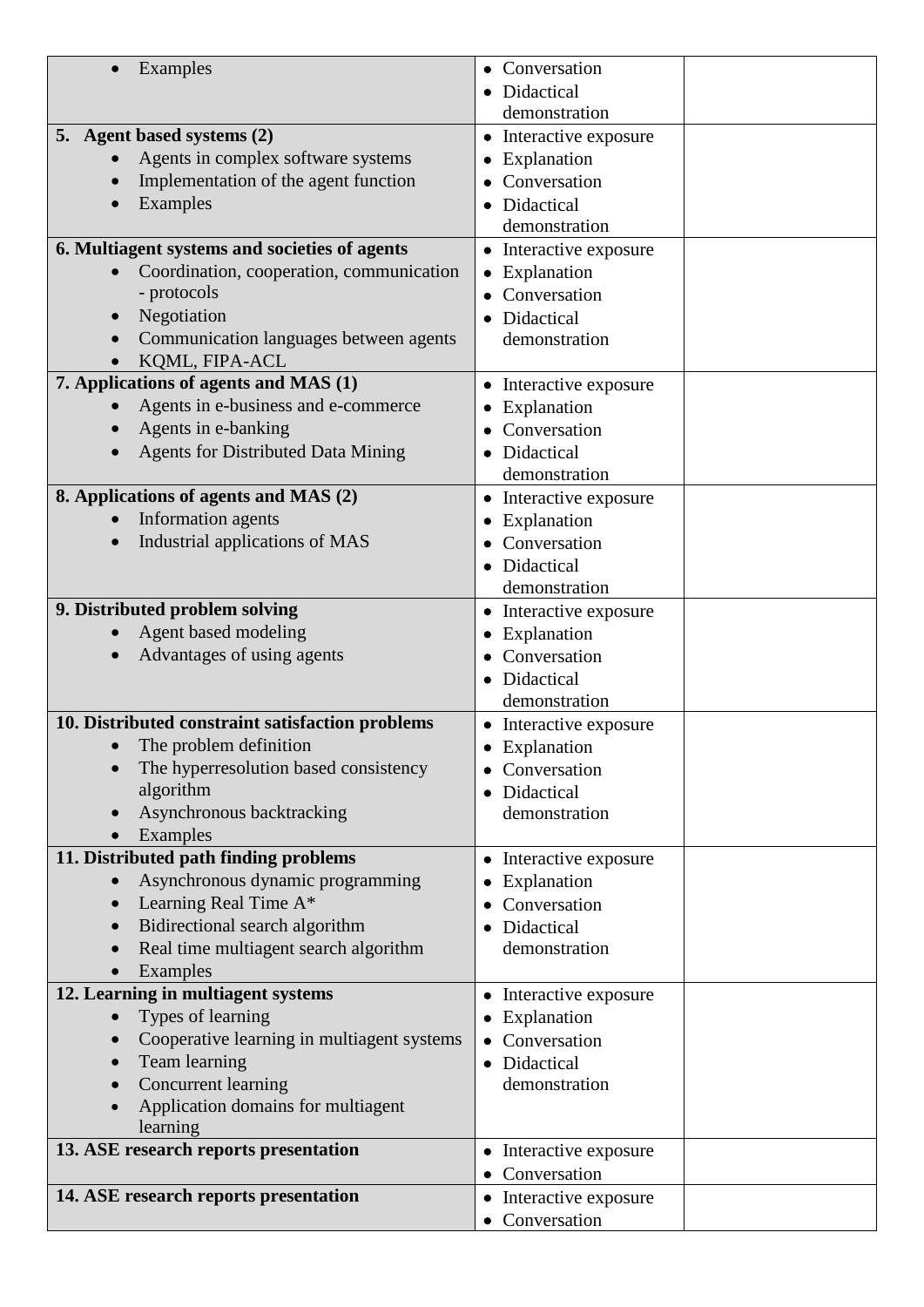### **Bibliography**

- 1. M. Wooldridge, G. Weiss, and P.Ciancarini, editors: Agent-Oriented Software Engineering II Springer-Verlag Lecture Notes in Computer Science Volume 2222, February 2001.
- 2. F. Zambonelli, N. R. Jennings, and M. Wooldridge. Developing Multiagent Systems: The Gaia Methodology. In ACM Transactions on Software Engineering Methodology, 12(3):317-370, July 2003.
- 3. Czibula, G., Sisteme multiagent în Inteligența Artificială Distribuită. Arhitecturi și aplicații. Editura RisoPrint, Cluj-Napoca, 2006
- 4. Weiss, G. (Ed.): Multiagent Systems: A Modern Approach to Distributed Artificial Intelligence, MIT Press, 1999

| 8.2 Seminar / laboratory                                 | Teaching methods                  | Remarks              |
|----------------------------------------------------------|-----------------------------------|----------------------|
|                                                          |                                   | The seminar is       |
|                                                          |                                   | structured as 2 hour |
|                                                          |                                   | classes every second |
|                                                          |                                   | week                 |
| 1. Administration of seminars. Survey of the sources     | Interactive exposure<br>$\bullet$ |                      |
| of information available on Internet and Intranet        | Explanation                       |                      |
|                                                          | Conversation                      |                      |
| 2. Survey of the sources of information available on     | Documentation<br>$\bullet$        |                      |
| Internet and Intranet; chosing the paper topic and       | Explanation<br>$\bullet$          |                      |
| scheduling the presentation.                             | Conversation                      |                      |
|                                                          |                                   |                      |
| An agent based system (Project 1) will be developed      |                                   |                      |
| using an open source agent development environment.      |                                   |                      |
| The second project (Project 2) will be realized from     |                                   |                      |
| scratch and documented. The software will have to        |                                   |                      |
| demonstrate the use of multiple agents for some          |                                   |                      |
| specific task.                                           |                                   |                      |
| 3. Problem definition and specification for Project 2    | Lab assignment<br>$\bullet$       |                      |
|                                                          | Explanation<br>$\bullet$          |                      |
|                                                          | Conversation                      |                      |
| 4. Comments about the solution (problem analysis)        | Lab assignment<br>$\bullet$       |                      |
| and conceptual modeling of the problem using agents      | Explanation<br>$\bullet$          |                      |
| (Project 2). Demonstration of Project 1                  | Conversation<br>$\bullet$         |                      |
| 5. Design documentation for Project 2                    | Lab assignment<br>$\bullet$       |                      |
|                                                          | Explanation<br>$\bullet$          |                      |
|                                                          | Conversation<br>$\bullet$         |                      |
| 6. Design documentation for Project 2                    | Lab assignment<br>$\bullet$       |                      |
|                                                          | Explanation<br>$\bullet$          |                      |
|                                                          | Conversation<br>$\bullet$         |                      |
| 7. The electronic version of the source code, test files | Lab assignment<br>$\bullet$       |                      |
| and any other files required to test Project 2. Project  | Explanation                       |                      |
| 2 demonstration                                          | Conversation<br>$\bullet$         |                      |

### **Bibliography**

- 1. M. Wooldridge, G. Weiss, and P.Ciancarini, editors: Agent-Oriented Software Engineering II Springer-Verlag Lecture Notes in Computer Science Volume 2222, February 2001.
- 2. F. Zambonelli, N. R. Jennings, and M. Wooldridge. Developing Multiagent Systems: The Gaia Methodology. In ACM Transactions on Software Engineering Methodology, 12(3):317-370, July 2003.
- 3. Czibula, G., Sisteme multiagent în Inteligenţa Artificială Distribuită. Arhitecturi şi aplicaţii. Editura RisoPrint, Cluj-Napoca, 2006
- 4. Weiss, G. (Ed.): Multiagent Systems: A Modern Approach to Distributed Artificial Intelligence, MIT Press, 1999